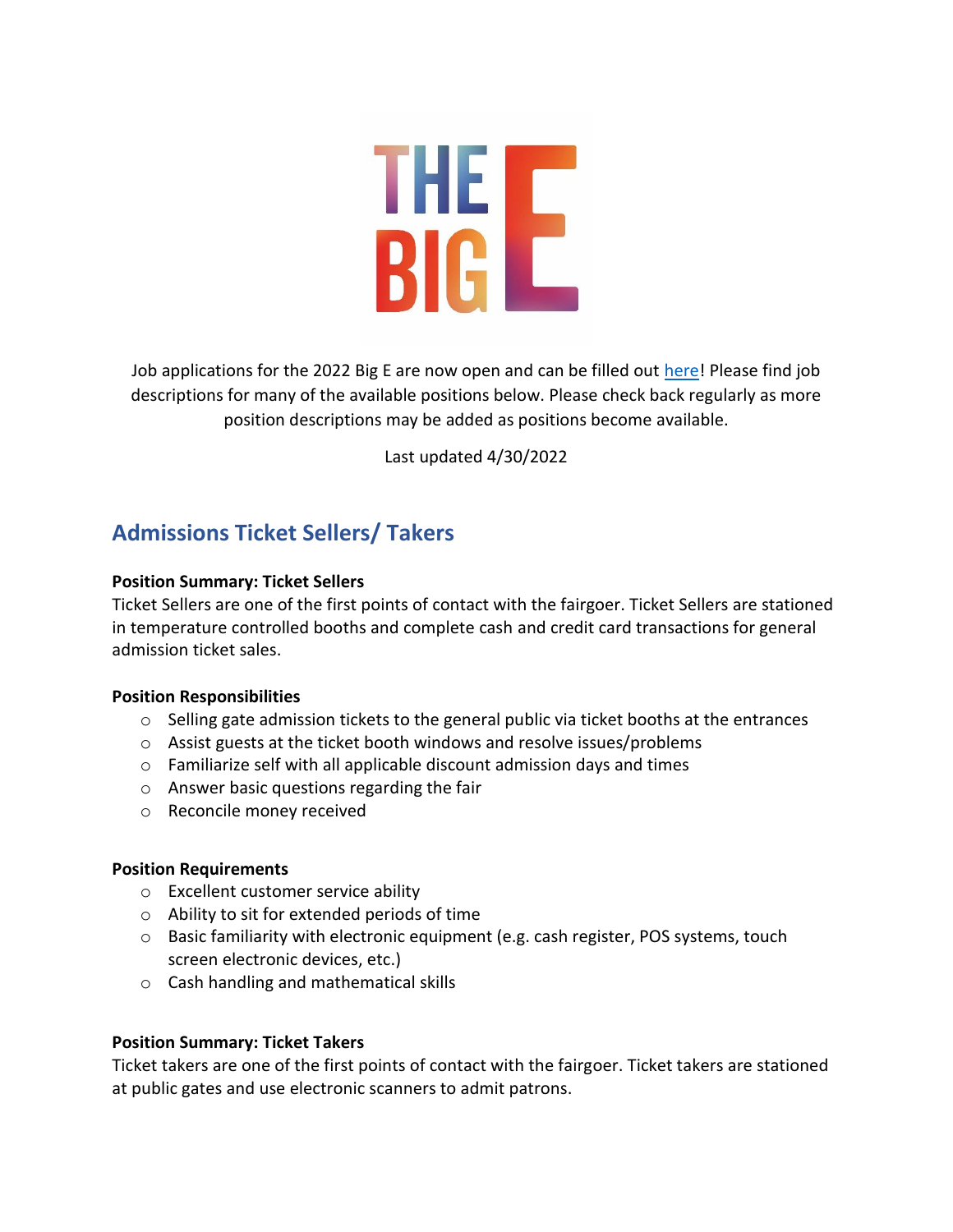### **Position Responsibilities**

- o Scan valid admission tickets or entry credentials
- o Greet visitors with a positive, customer-centered attitude
- o Answer general questions from the public
- o Inform anyone leaving of re-entry policy
- o Stamp hand of patron for re-entry if needed

### **Position Requirements**

- o Excellent customer service ability
- o Ability to sit and stand for extended periods of time

### **Giant Slide Attendant**

### **Position Summary**

Big Yellow slide attendants assist patrons with safely riding down the popular Big Yellow Slide attraction. Whether taking tickets or ensuring riders are properly seated, this is a position where quality customer service and attention to safety details is a must.

### **Position Responsibilities**

- o Collect valid admission tickets
- o Hand out burlap riding sacks
- o Ensure riders are properly seated for ride
- o Collect burlap riding sack
- o Inform patrons of ride safety
- o Greet visitors with a positive, customer-centered attitude
- o Answer general questions from the public

#### **Requirements**

- o Excellent customer service ability
- o Ability to sit and stand for extended periods of time
- o Must be able to climb stairs regularly throughout shift
- o Must be able to pass a CORI background check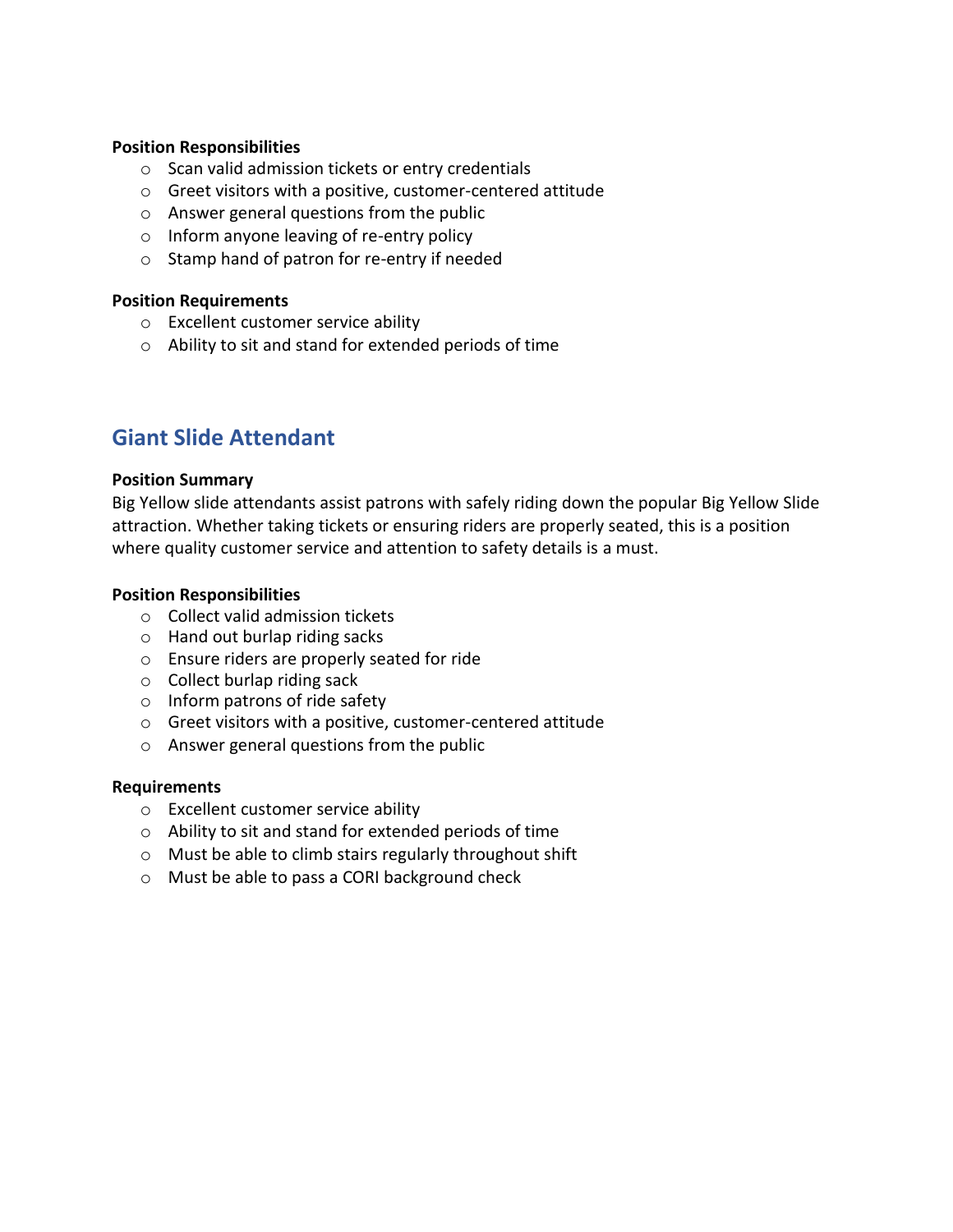## **Maintenance/Custodial**

### **Position Summary**

The Eastern States Exposition is looking to fill multiple casual positions in the Operations Department during The Big E for a variety of cleaning and maintenance positions.

### **Position Responsibilities**

### **Custodial**

- o General cleaning throughout the facilities
- o Sweeping, mopping, spill clean-up
- o Other custodial duties as assigned

### **Bathroom Attendants**

- o Monitor the cleanliness and function of facilities
- o Maintain a clean public bathroom facility
- o Notify management of any maintenance needs and repairs
- o Manage traffic flow in and out of the bathrooms
- o Other bathroom maintenance duties as assigned

### **Trash Collectors**

- o Empty toter trash barrels at regular intervals
- o Monitor trash for any overflow
- o Other trash and recycling collection and disposal duties as assigned

- o Must be able to lift and move a minimum of 25lbs
- o Able to perform duties in a variety of weather conditions
- o Timely and reliable
- o Customer satisfaction-oriented
- o Sense of humor and ability to have fun while maintaining a professional atmosphere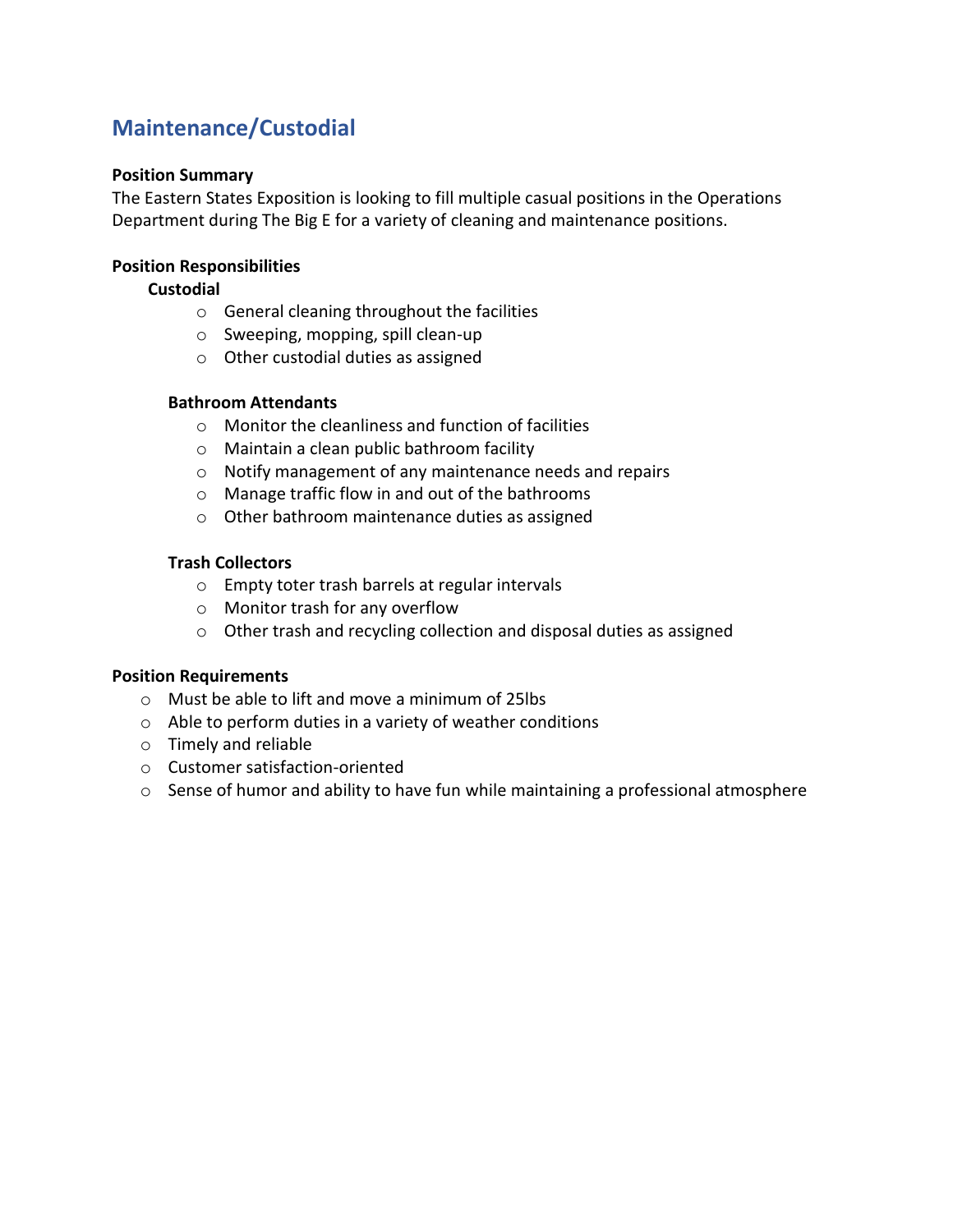# **Parking**

### **Position Summary**

Parking Attendants play a critical role in the function of the Big E by ensuring that vehicles are moved in and out of parking areas as promptly and safely as possible.

### **Position Responsibilities**

- o Direct patrons, vendors, concessionaires, staff and volunteers to parking spots
- o Direct vehicles to park in such a manner that takes advantage of all spaces
- o Review hang tags in employee/vendor parking areas for display in windshields
- o Use hand signals and lights to direct patrons into open spots
- o Position or remove barricades to prevent parking in certain spots

- o Must be 18 years old by date of hire
- o High school degree or GED
- o Willingness to work outside in variable conditions
- o Strong communication skills
- o Customer satisfaction-oriented
- o Sense of humor and ability to have fun while maintaining a professional atmosphere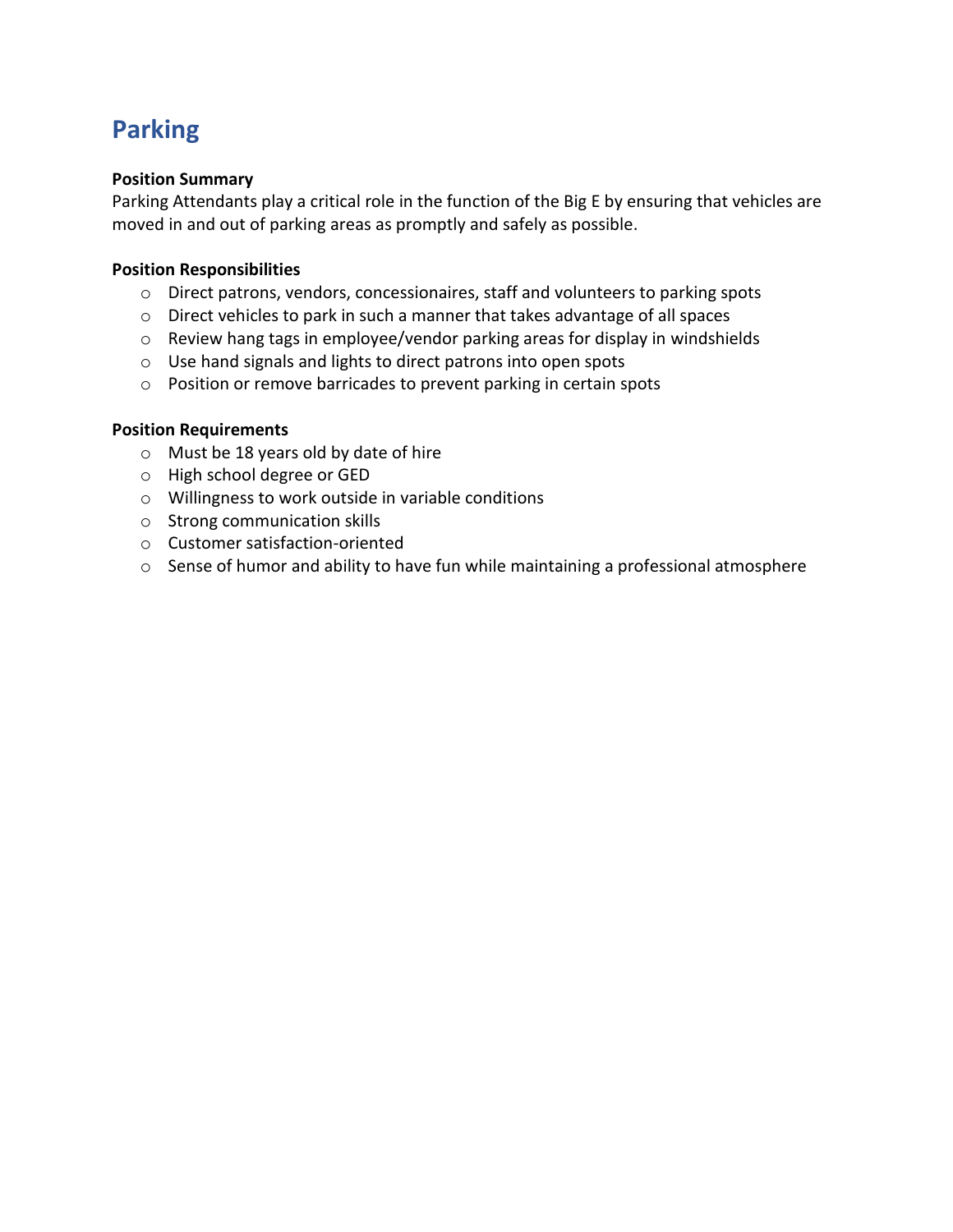## **Retail Cashiers**

### **Position Summary**

The Eastern States Exposition is looking to fill multiple casual positions for our retail outlets located at Storrowton Village Museum and The Farmers Market. We are looking for accountable cashiers to process all cash transactions accurately and efficiently in accordance with established policies and procedures. Duties and responsibilities of cashiers will include greeting customers when entering or leaving our shops, maintaining a clean and tidy checkout area and restocking inventory.

### **Position Responsibilities**

- $\circ$  Operating the cash register and handling cash transactions with customers
- o Operating the credit point of sale system
- o Issuing receipts
- $\circ$  Communicating with the supervisor regarding any customer concerns including but not limited to product questions, refunds, damaged merchandise, etc.
- o Greeting customers when entering or leaving shops
- o Maintaining clean and tidy checkout areas
- o Bagging, boxing or wrapping packages
- o Restocking inventory as needed
- o Pleasantly dealing with customers to ensure satisfaction
- o Sharing the educational mission of the organization with customers

- o Must be 18 years old by date of hire
- o High school degree or GED
- $\circ$  Basic familiarity with electronic equipment (e.g. cash register, POS systems, etc.)
- o Must be able to climb stairs multiple times throughout shifts
- o Must be able to lift and move a minimum of 25lbs
- o Strong communication and time management skills
- o Customer satisfaction-oriented
- o Attention to detail and mathematical skills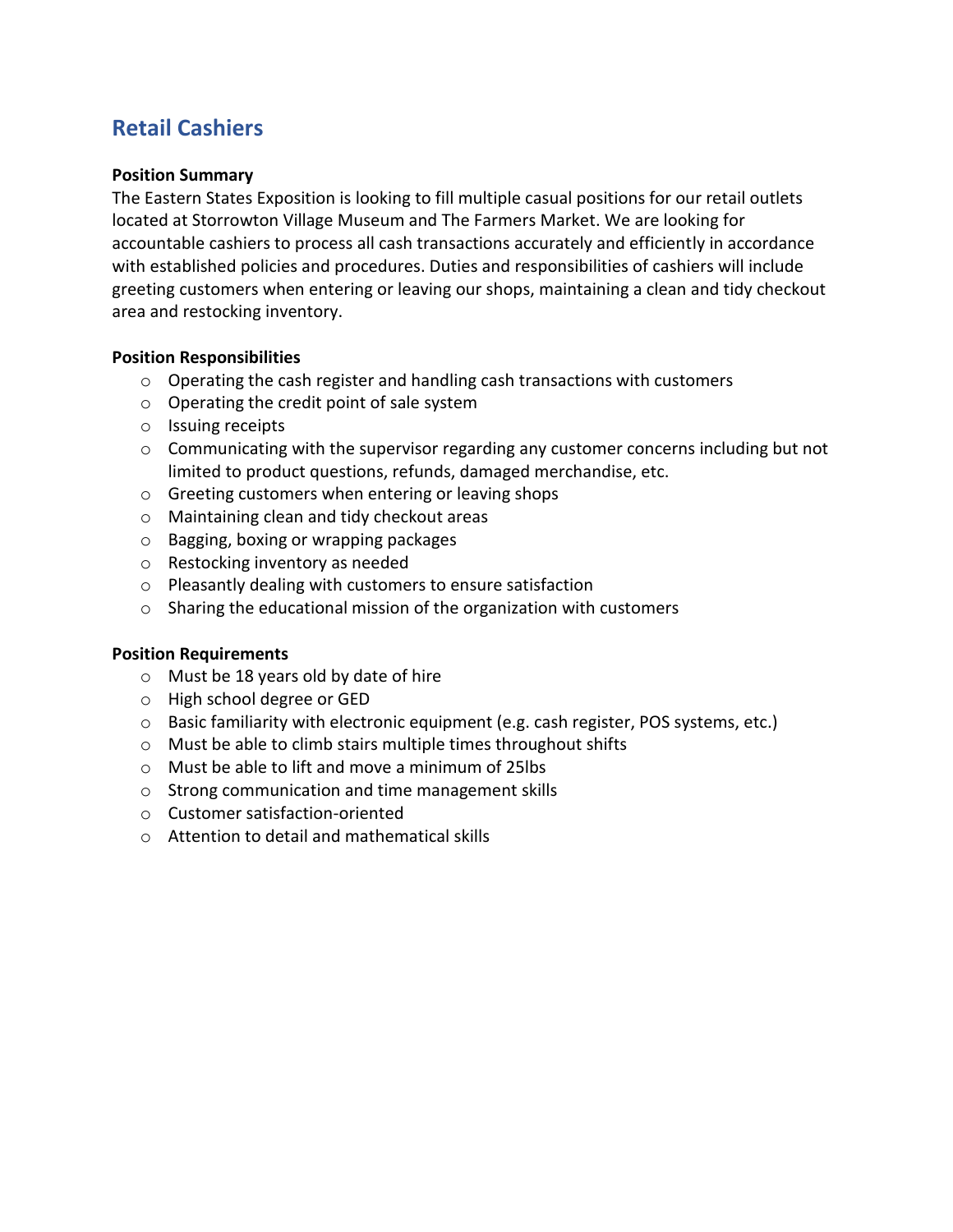## **Security**

**Position Summary**: The Security Officer the Big E is responsible for providing security, focusing on providing a safe and friendly environment. The Security staff is the first line of interaction with our guests and initial communications are extremely important. Security Officers are also expected to provide directions, assistance, contact first aid, fire safety or law enforcement when needed. Security Officer safety is of the utmost importance as well. Each shift will have a Sergeant as the primary liaison for Security staff, who will report to the Captain and the Director of Public Safety and Security. Each Security Officer will keep their direct supervisor appraised of all personnel and security matters during their shifts.

### **Position Responsibilities:**

- $\circ$  Provide security for the Big E including preparation and execution of a safe and secure environment for staff and visitors.
- $\circ$  Work to identify areas of concern that require attention by the department, examples include but not limited to internal and external security, parking lots, proper lighting, customer service and professionalism of staff, to include uniforms and grooming.
- o Be available to vendors, be proactive and visible.
- o Assures easy access to fairgrounds by all emergency personal, examples, EMT, Ambulances, WSFD, WSPD.
- $\circ$  Relates effectively to others using tact, diplomacy and courtesy to both staff and visitors.
- $\circ$  Respond to any emergency situation in the area and maintain control until an area supervisor arrives.

### **Requirements:**

- o 2 years Security experience or equivalent background.
- o Must be at least 18 years of age and possess a high school diploma or GED.
- o Must be able to pass a criminal background check.
- o Possess a valid driver's License.
- o Organized and have the ability to multitask.
- o Maintain professionalism, uniforms and grooming.
- o Ability to assist local law enforcement and fire department personnel.
- o Ability to lift or move objects weighing 25 lbs.
- o Ability to walk, sit and stand for extended periods of time in varied weather conditions.
- o Ability to work hours outside the standard 9am-5pm work day, including nights and weekends as needed to maintain an efficient operation.